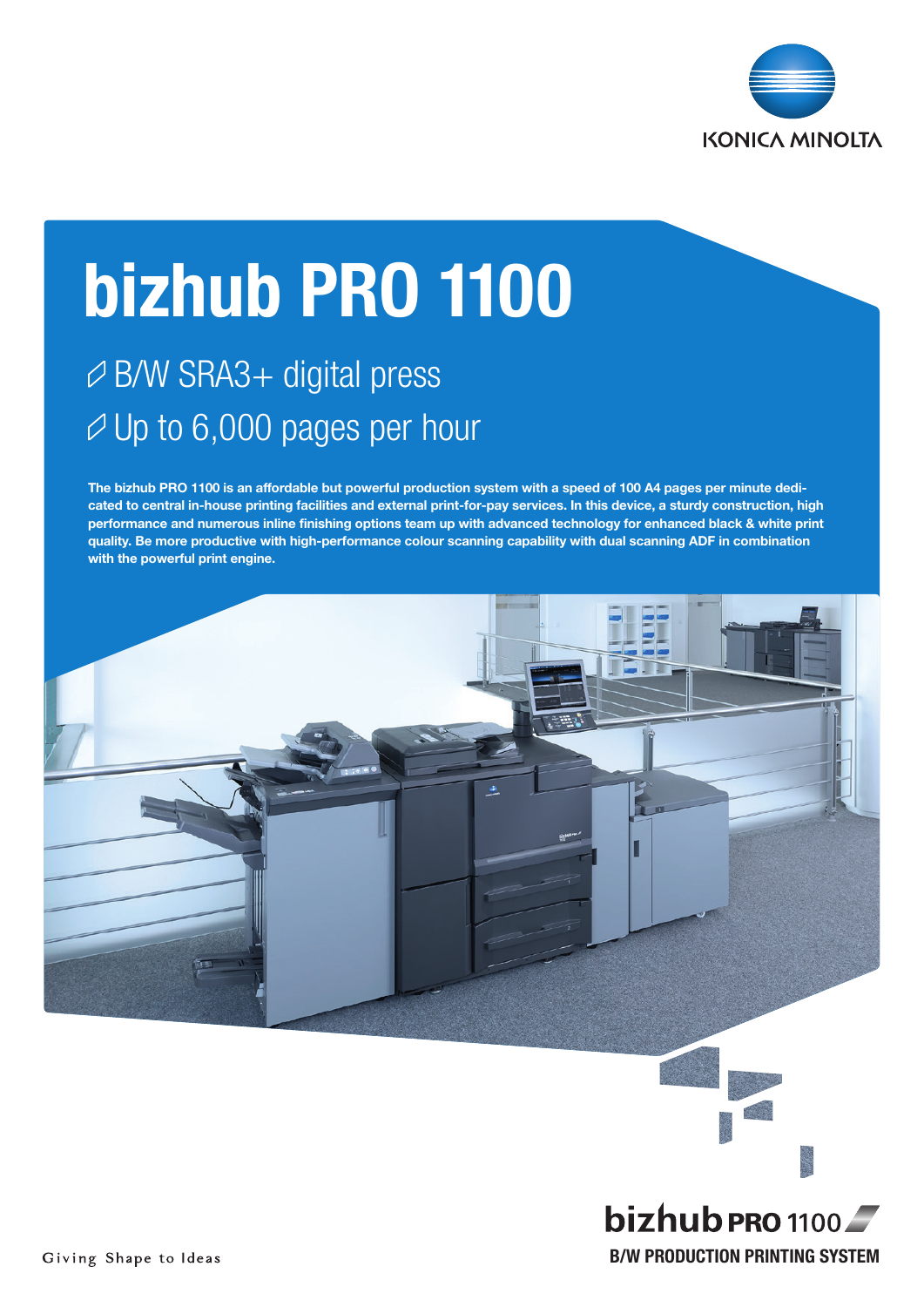## YOUR ADVANTAGES WITH bizhub PRO 1100

#### DURABLE PERFORMANCE

- Up to 100 A4 pages per minute<br>Up to 52 SRA3 pages per minute<br>Up to 6,000 A4 pages per hour<br>Up to 3,120 SRA3 pages per hour
- 
- 
- 

## HIGHEST RELIABILITY

- Long-life platform, long-lasting parts and consumables
- Scan Measurement Adjustment (SMA) **Technology**
- Belt transfer system
- For prints with maximum efficiency
- For lucrative short-run printing

## READY-MADE PRINT PRODUCTS

- 20-sheet booklet making – 100-sheet stapling with cutting
- mechanism – 102-sheet auto ring binding
- For highest automation and enormous productivity
- For more profit in the printroom

## GEARED-UP FINISHING

- Letter fold-in
- Stacking of up to 4,200 sheets<br>
Multi (GBC) punching and 2- & 4-hole<br>
punching
- punching<br>Minimised human interaction<br>For optimised budgets
- 

## ENVIRONMENTAL AWARENESS

 $\bullet$  0 6

- Green procurement policy
- Reduced CO₂ emissions
- ISO 14001-certified
- For reduced environmental impact – Improved efficiency based on green values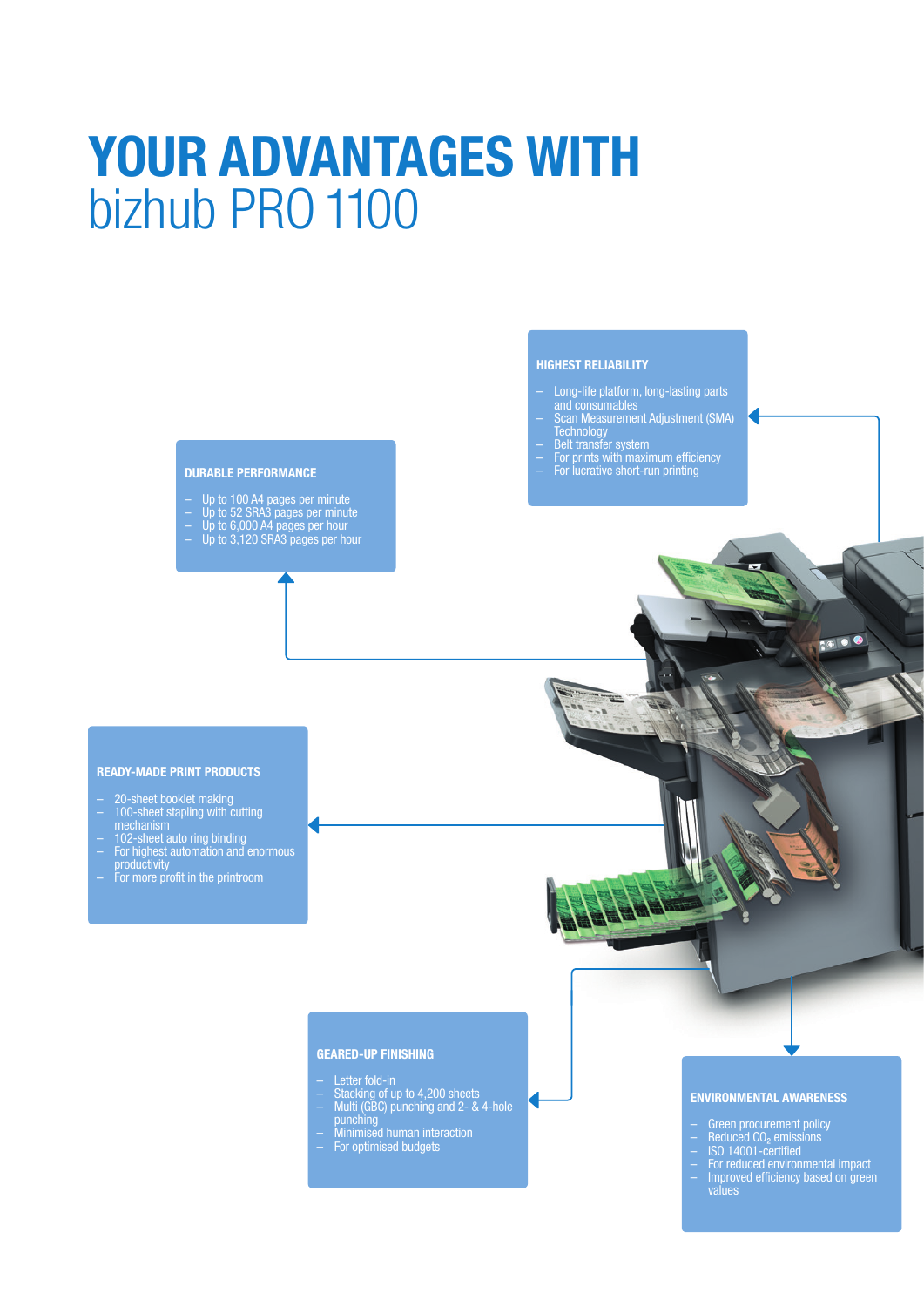## DATASHEET bizhub PRO 1100



- Proprietary Konica Minolta controller – Integration into Fiery workflows via Fiery Central Solo
- Optional Creo Controller IC-309m
- For intuitive operation
- Saves time and money



## EASE OF USE

– Simple paper catalogue settings – Easy-to-follow on-screen instructions – For maximum ease of operation<br>– Frees operators for more important jobs **SOPHISTICATED MEDIA HANDLING** 

- Optional bypass tray
- Up to 9,000-sheet paper input capacity
- Up to 5 paper input trays
- For enhanced overall productivity
- For extreme cost savings
- Colour dual scan

## PERFECT IMAGE QUALITY

– 1,200 x 1,200 dpi resolution

 $bizhub$ 

 $\overline{1}$ 

- Tone Curve Utility
- Simitri® HD toner technology – Image density control technology
- For new print applications
- For growing your business

## Simitri HD High Definition Polymerised Toner

## COMPREHENSIVE MEDIA PROCESSING

- Up to 300 gsm paper weight in
- simplex & duplex printing<br>
 Mechanical decurling as standard<br>
 For highly flexible print products<br>
 Stands out from the competition<br>
 Multi bypass
- 
- 
-